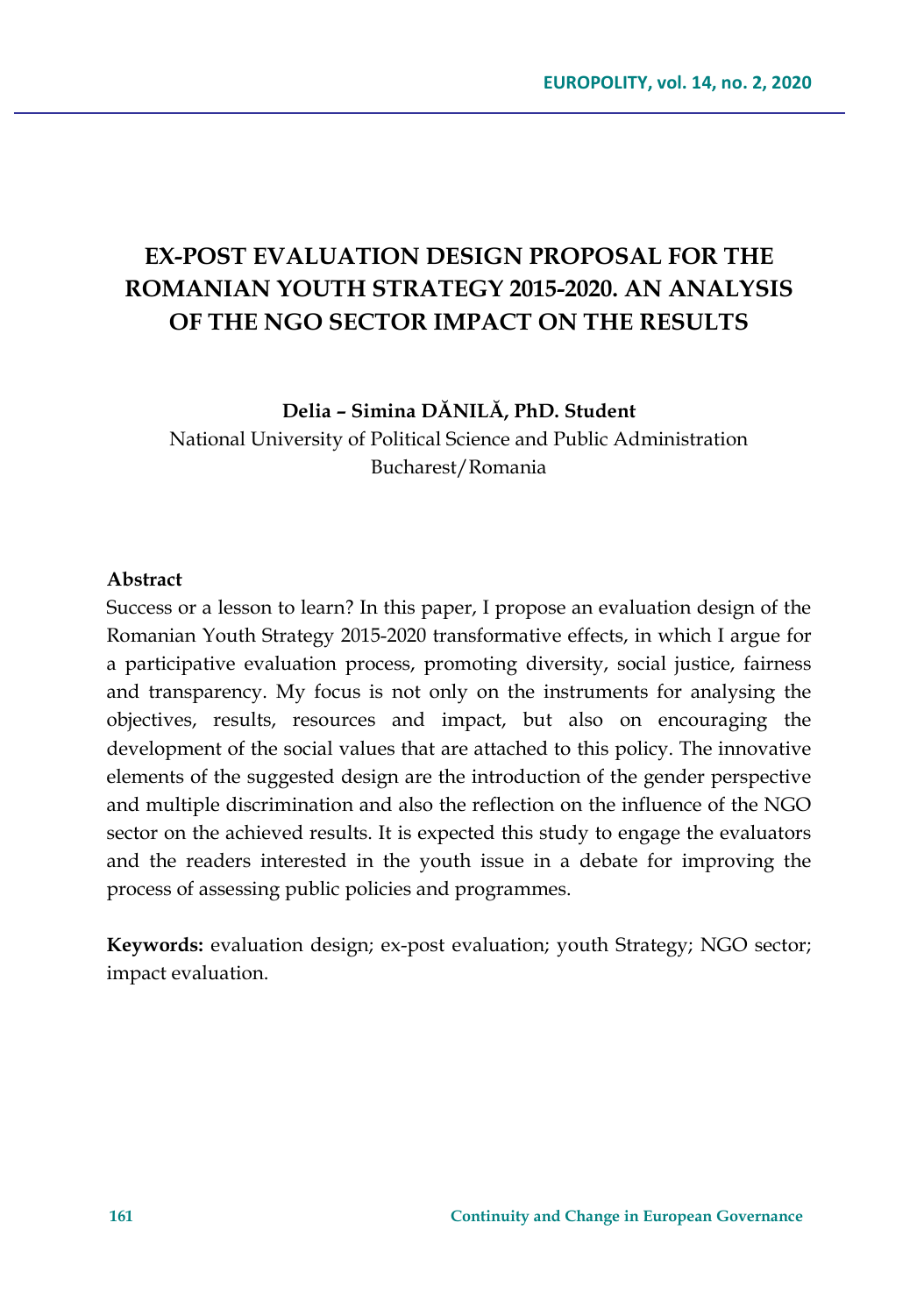## **1.CONTEXT AND OBJECTIVES OF THE EVALUATION**

In the EU space, the member states cooperate in the youth field since 2001 under the European Commission White Paper on Youth. Through several crosssectoral policies young people benefit of protection at work, mobility facilities, access at educational and training programmes in all European Union and many others. The National Action Plan for Youth - Romania (2001) was the first attempt of strategic planning in the youth sector in our country. The first 4 objectives of the document were reunited under the title 'Participation' (economic, civic and political, cultural and in education). To this set of objectives, there were added other 4 regarding: reduction of marginalization and exclusion factors, stimulation of creativity, promotion of mobility in the European space and optimization of the institutional framework. Later, in 2005, was adopted the European Youth Pact as an integral part of the new Lisbon Strategy, followed by the EU Youth Strategy 2010-2018 which set out two main objectives: to create more equal opportunities for all young people in education and the labour market, but also to promote active citizenship, social inclusion and solidarity among all young people.

For the 2016-2018 cycle, there were identified at European level objectives that aim to lead to greater social inclusion of all young people (especially a better integration into the labour market), greater participation of all young people in democratic and civic life in Europe, an increase of the well-being of young people, a better management of the challenges and opportunities of the digital age and of the migration phenomenon in the European Union. Another priority package for young people is the Europe 2020 Strategy that stresses issues such as early school leaving, the low percentage of young graduates and the low rate of employment. The well-being of young people is a stated goal in all three types of growth that the EU aims to achieve: smart, sustainable and inclusive.

The present document, the Romanian Youth Strategy 2015-2020, addresses the situation and policies for young people aged 14-35, as provided by the Youth Law adopted in 2006. The analysis is structured in sections based on the age groups 14/15-19, 20-24, 25-29 and 30-34/ 35 years old. The statistics are presented in comparison to the EU average as standard or to other member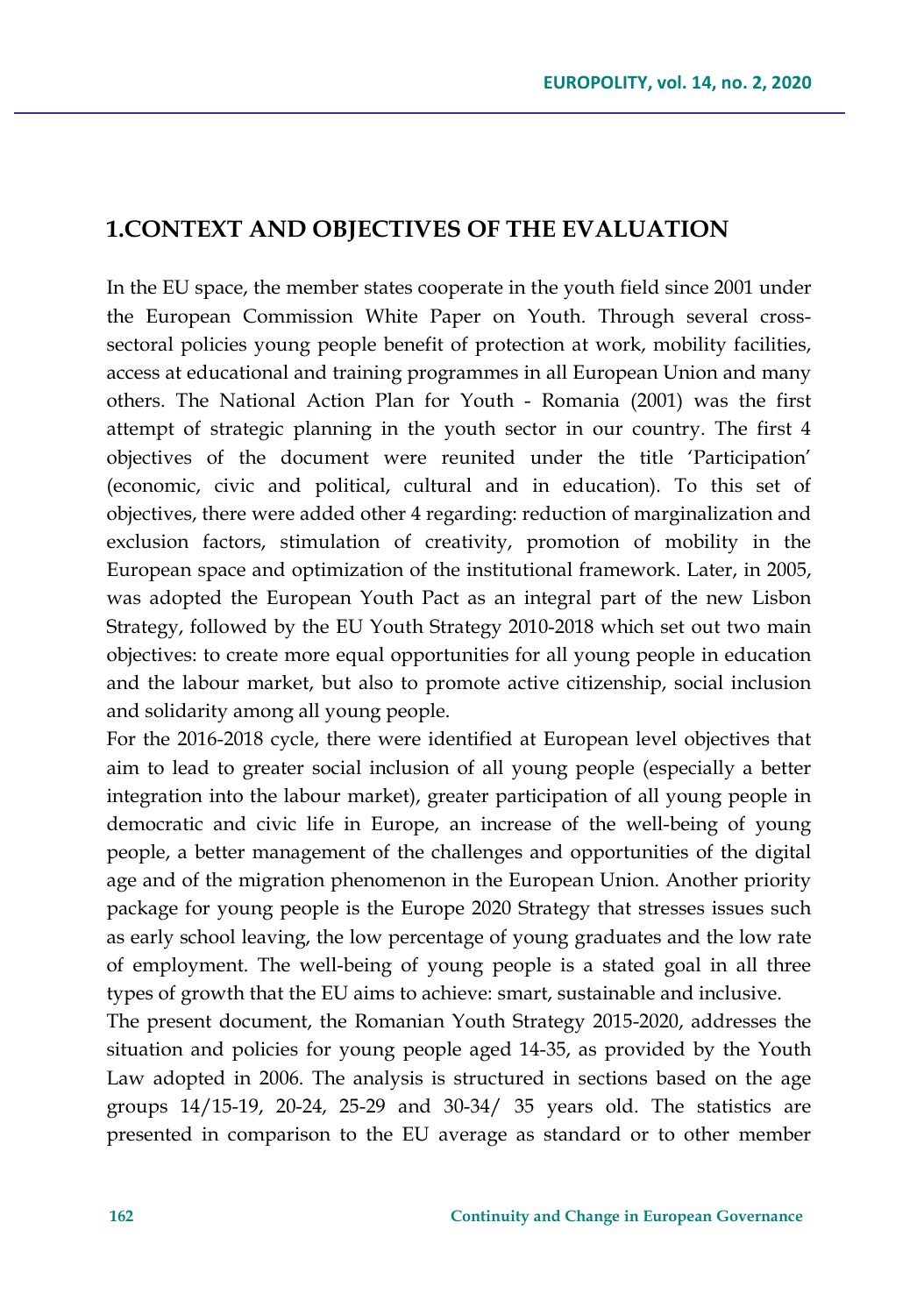states. Each of the major areas of intervention also has target groups of young people with special characteristics.

From the beginning, we will assume that it was needed a Strategy in the youth sector. I will not argument this assumption from a political perspective, but from an evaluator point of view. Considering the fact that was not previsioned a contra factual ex-post evaluation, it is nearly impossible at this point to conduct an experiment to determine if the changes in the young sector could be reached through other interventions. Therefore, the question is not if it was needed a youth Strategy, but the quality of the policy.

In this context, the main objective of the evaluation is to determine the value of the intervention based on the theory-based programme evaluative approach, using the following OECD evaluation criteria: relevance, coherence, efficiency, effectiveness, sustainability and impact. The analysis of effectiveness requires to investigate in the first place the relevance of the objectives, taking into account the needs of the target group and the extent to which the objectives respond to them and may be adapted to change. Moreover, the evaluation will provide data and conclusions related to how well fits this Strategy in the European and national framework, aligning to the other assumed priorities for 2015-2020.

Sometimes, the objectives are too ambitious and the intervention seems to be a disappointment in comparison to its expected impact. For this reason, it is useful to understand if the resources put at disposal were enough for achieving the expected results and if they were managed in an efficient way.

The impact assessment addresses more than the immediate results, focusing on the more complex, higher-level effects (positive or negative, intended or unintended). The impact evaluation provides a holistic frame of the intervention consequences on longer term and their potential to generate a significant change for the direct beneficiaries and not only. A strong or, on the contrary, a weak contribution of the initiative indicates issues related to the way in which were formulated the objectives and the performance of the policies and programmes under this Strategy. The contribution will be analysed also from the perspective of its probability to last on medium and long term. I consider mandatory very evaluation criterion to be analysed under two transversal concepts: the gender perspective and the multiple and intersectional discrimination.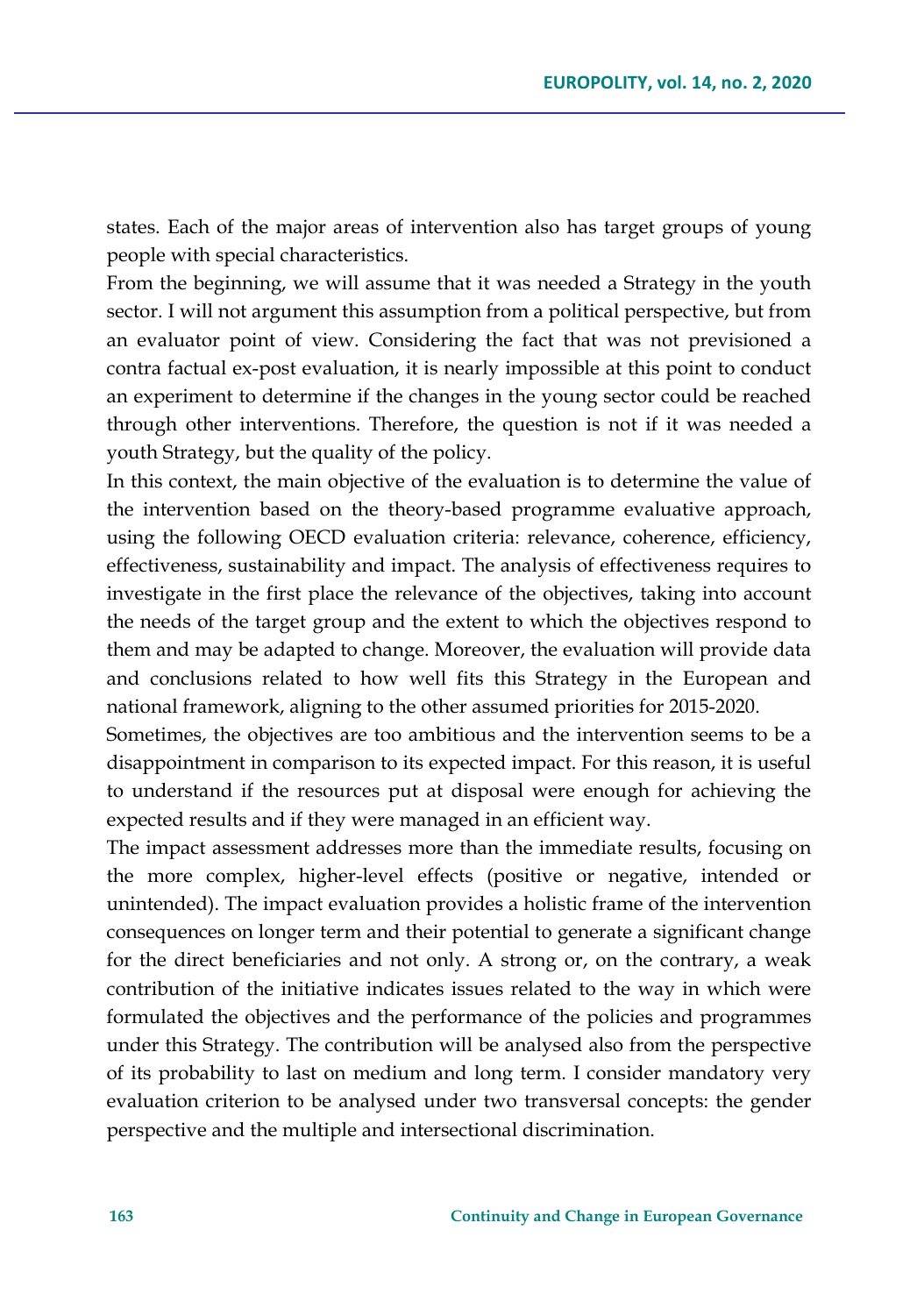Another objective is to highlight the lessons learned and the good practices that can improve the future strategic documents in the new programming period. For a better understanding of the mechanism, I would integrate in the evaluation design an analysis of the NGO sector influence on the results in order to conclude if the complementarity of the Strategy is ensured with the actions of the civil society.

### 1.1. The use of the evaluation

The evaluation of the Romanian Youth Strategy 2015-2020 is a regulated activity in the document itself, but this is not a sufficient condition for the evaluation to be institutionalized. Reaching a mature level of evaluation culture depends on having a well-developed capacity for undertaking evaluations and vice-versa, a better evaluation capacity grows the evaluation culture.<sup>[1](#page-3-0)</sup> This ex-post evaluation should be considered a learning experience and an empowering exercise of consolidating the pluralism in the area of public policies, besides its main scope of identifying to which extent were achieved the expected results and the impact of the initiative in order to improve the management process and sustainability ensuring. The evaluation report may be used by the entities involved in the management of policies related to young people as well as by the civil society. The main recommendations target the decision makers from the Ministry of Education, Ministry of Labour, Ministry of Health, Ministry of Internal Affairs, Ministry of European Funds, Ministry of Public Administration, Ministry of Justice, The Ombudsman, The Romanian Youth Council and the regional and local authorities. The evaluation is a guarantee of the transparency of the governance activity, a form of increasing the collective trust in the representatives and the cooperation between the stakeholders. Moreover, the evaluation process is a constructive way of creating awareness at all levels of

<span id="page-3-0"></span><sup>1</sup> Melenciuc I., The Emergence of a European Evaluation Culture, Tritonic, Bucharest, 2015, p. 93-94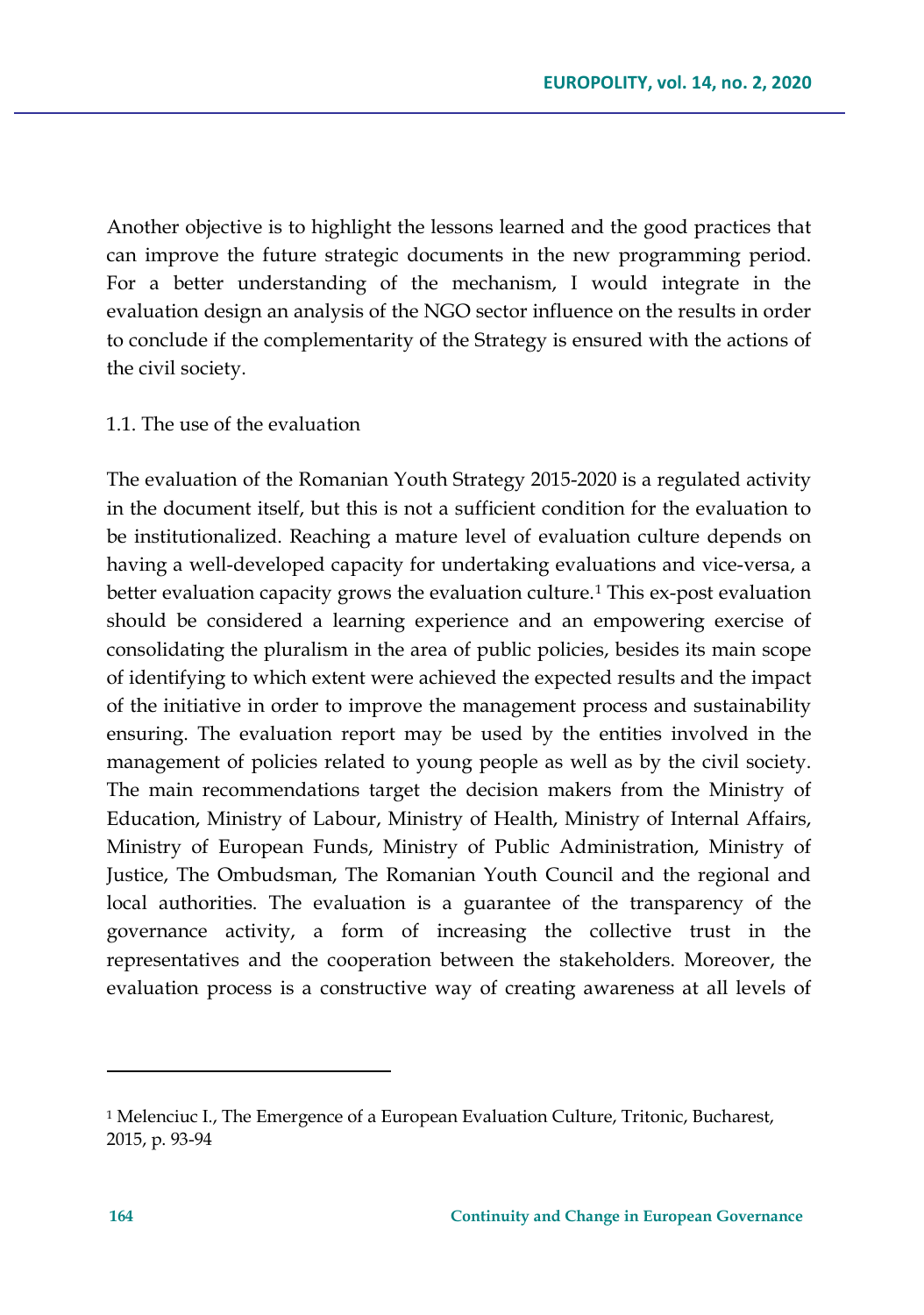decision related to the challenges of the young people in Romania nowadays and a way of promoting the participation and the public dialogue on this topic.

# **2.EVALUATION DESIGN**

Considering the complexity of the Youth Strategy, I would propose an evaluation design that includes a mix of qualitative and quantitative methods. The triangulation of the data collected and analysed from the relevant documents, interviews, focus groups and surveys will ensure the rigor of the findings, conclusions and recommendations. The surveys could measure only the general perception of the beneficiaries on the success of the Strategy, but the interviews and the focus groups have the advantage to explore deeper the mechanism. I would not conduct a rigid evaluation, but a flexible one that allows the participants at the interviews and focus groups to add any reflection on the performance of the intervention. Especially the focus groups may be a great opportunity to increase the contribution of all stakeholders at the improvement of the next youth initiatives. Also, may be selected the most relevant case studies for the good practices and lessons learned.

Below it is presented the problem tree as it results from the statistics exposed and interpreted in the Strategy.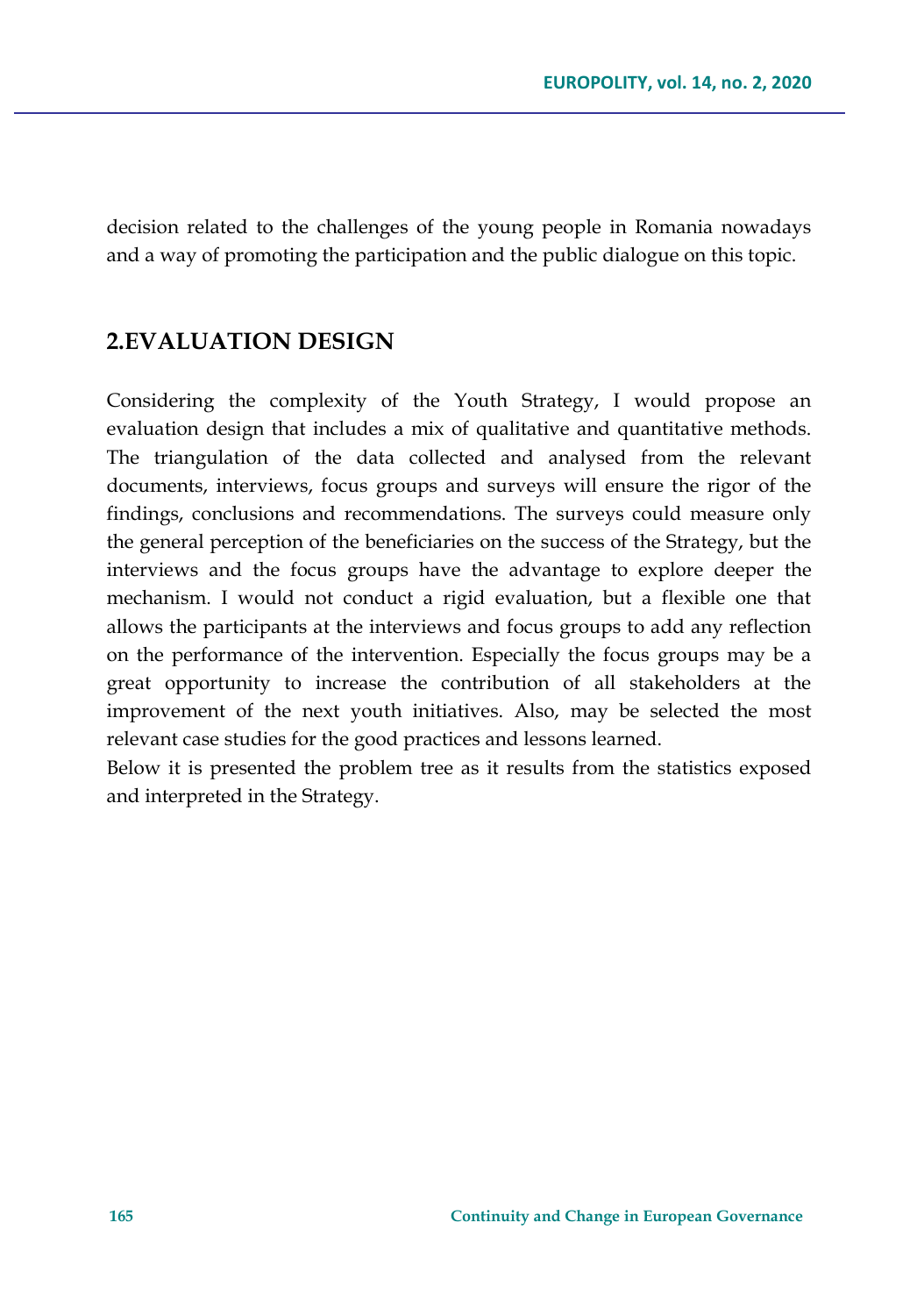

Fig. 1. The problem tree

There is important to make few mentions regarding the figure above. The problem tree approach is useful but not enough to study in depth the challenges of the young people in Romania. The cause-effect relations are enough reduced and may give a false impression on the interactions between the variables. Many causes and effects are interrelated. For example, the material deprivation is a cause for multiple problems: in education, health, employment, civic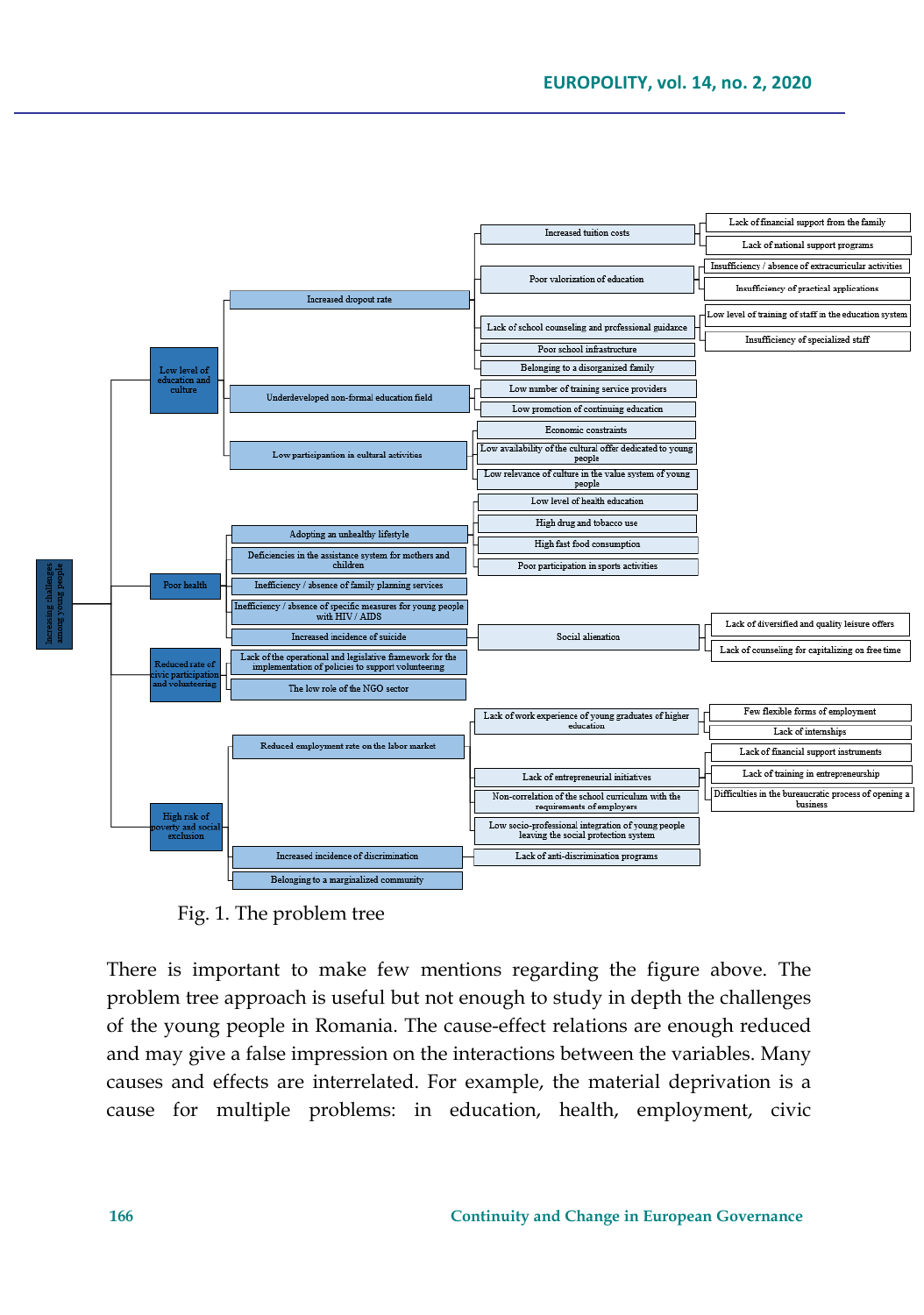participation, cultural participation and so on. As can be easily observed, some problems are treated more in depth and for some effects their roots are clearer. Many problems are cyclic: working in the teenage years for better life conditions leads to school dropout and later the low education level prevents the young adult to access better paid jobs and to follow a career.

Another repetitive element that leads to a reduced socio-economic integration is the vulnerability in all its forms: disability, abuse and exploitation victim, migrant/refugee, ex-convict and so on. The vulnerable categories were identified in the Strategy, as well as the need for a special intervention that covers their needs and generates more equity.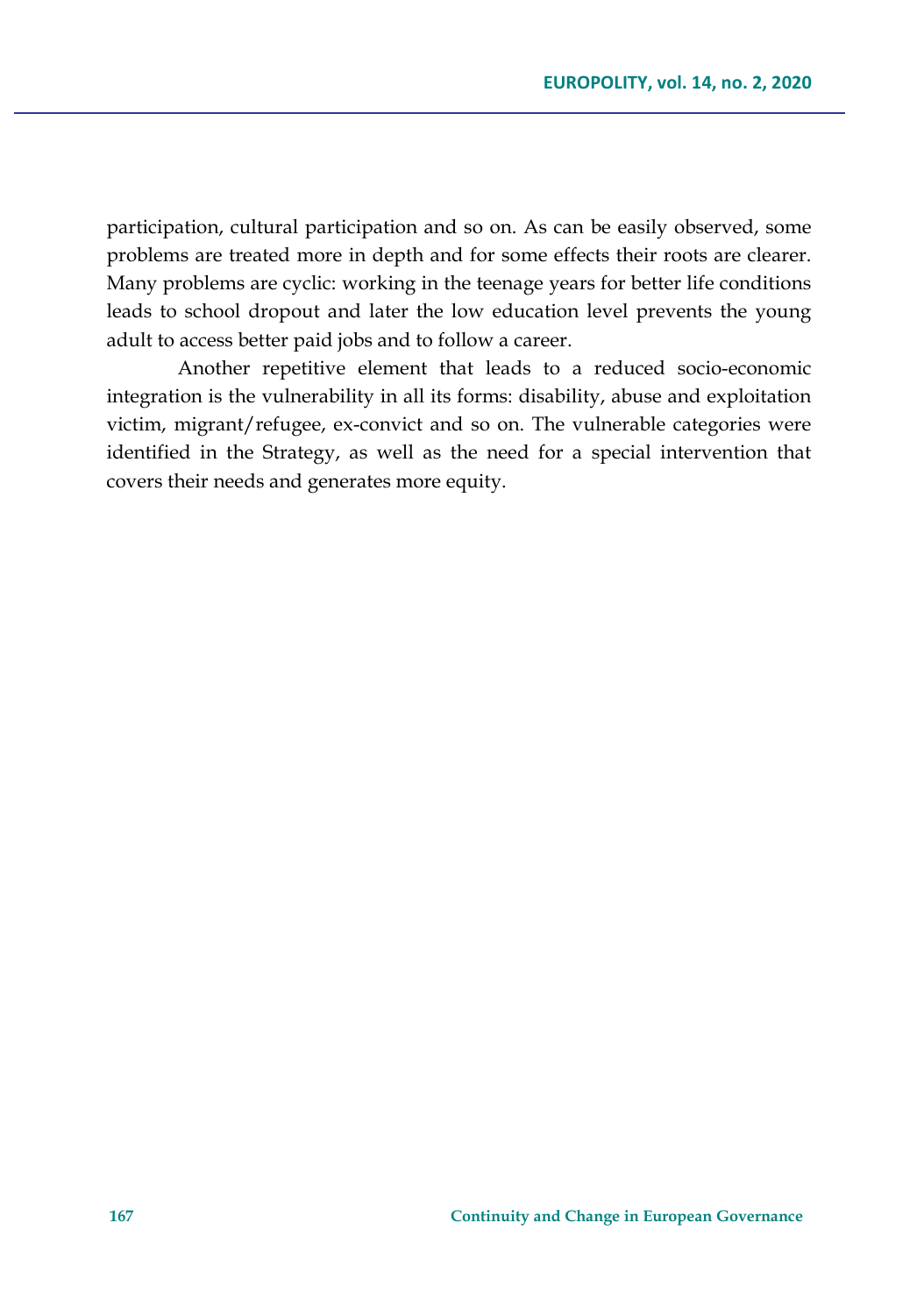

Fig. 2. The objective tree

Following the logic model, the identified problems should find their correspondence in the specific objectives of the Romanian Youth Strategy. The mission of the current evaluation is to identify if the objectives are SMART, if the chosen indicators are precise and enough or could be selected others, if the measures suit the objectives. For example, some soft measures (promoting activities, informing campaigns) for operating an objective may reveal the fact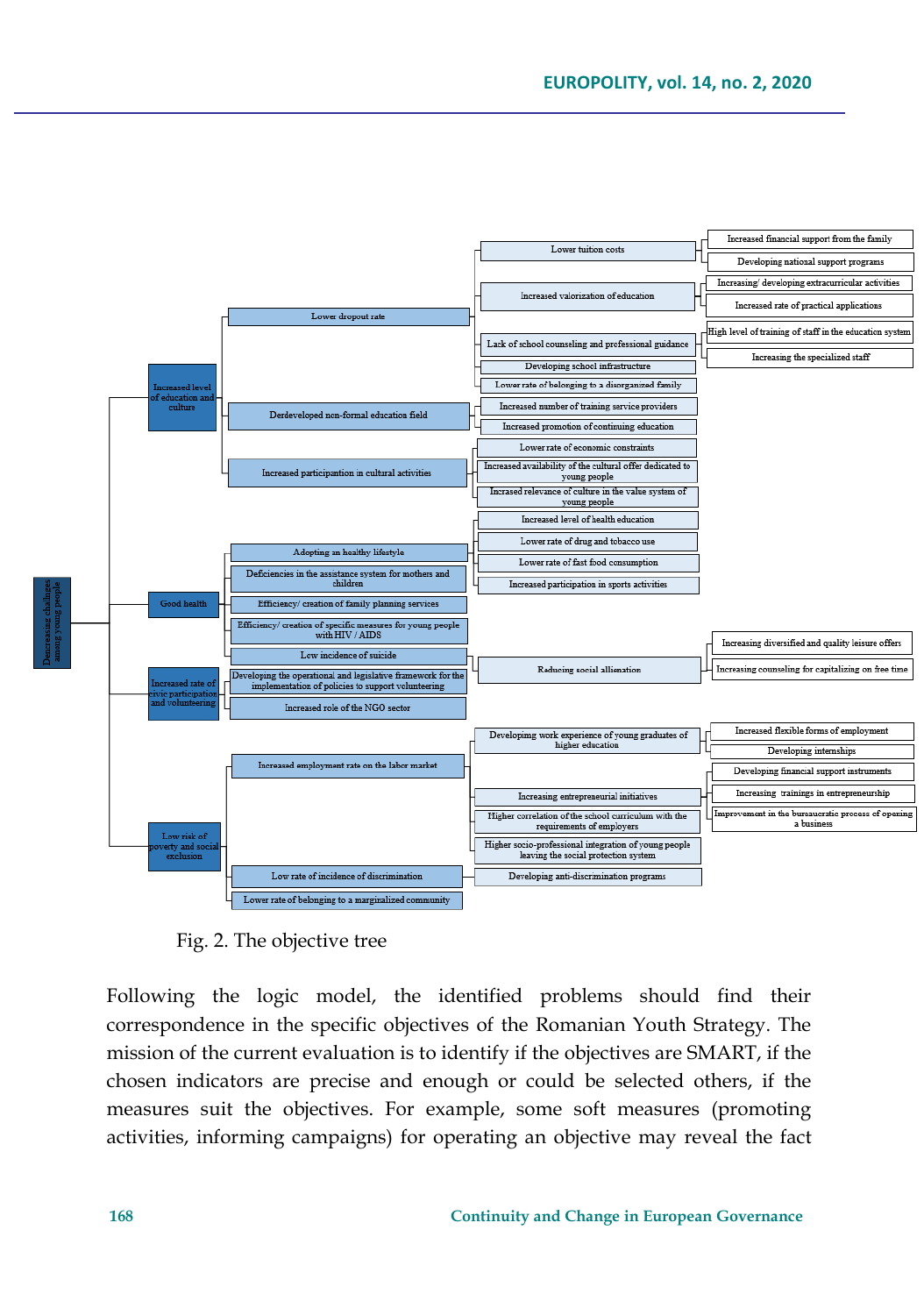that the implementation of the Strategy will be done in synergy with the implementation of other interventions (that provide other instruments, harder incentives – financing, law amending). Also, there are measures that do not result directly from the needs analysis but are in line with the European Union's priorities (for example, the measures referring to the reducing of the number of car accident victims).

#### 2.1. Evaluation questions, criteria and indicators

In terms of relevance, the main evaluation questions that should be answered are: Were the objectives of the Youth Strategy relevant for the period 2015-2020? and How sensitive were the objectives at the changes in the target group's needs? Having as target to answer in the end that the objectives were relevant and sensitive at changes in target group's needs, should be studied as indicators the proportion in which the needs of the target group were correctly identified, the proportion in which they were reflected in the proposed objectives, the percentage of objectives adaptable to change and the degree in which they succeeded to adapt to change. Furthermore, looking at the objectives, there has to be an assessment on how accurate was the SWOT analysis and how well the indicators describe and explain the findings.

When we discuss about coherence, we should refer to both internal and external coherence. The evaluation may reveal if there were interlinkages between the proposed interventions and their type. A high number of strong synergies may be an useful advantage in the implementation of the measures. Also, it has to be analysed how compatible was the Romanian Youth Strategy 2015-2020 with the European and the national legislation in the youth related fields. For example, in the intervention area of education, would be useful to study the National Education Law from 2011 and to identify if the measures proposed in the Youth Strategy require an update of it. Doubtlessly, at European level, the most known programme for education is Erasmus+ and its instruments for recognition of competences and qualifications: Europass, Youthpass, European Qualifications Framework, European Credit Transfer System, European Credit System for Vocational Education and Training, European Register for Quality Assurance in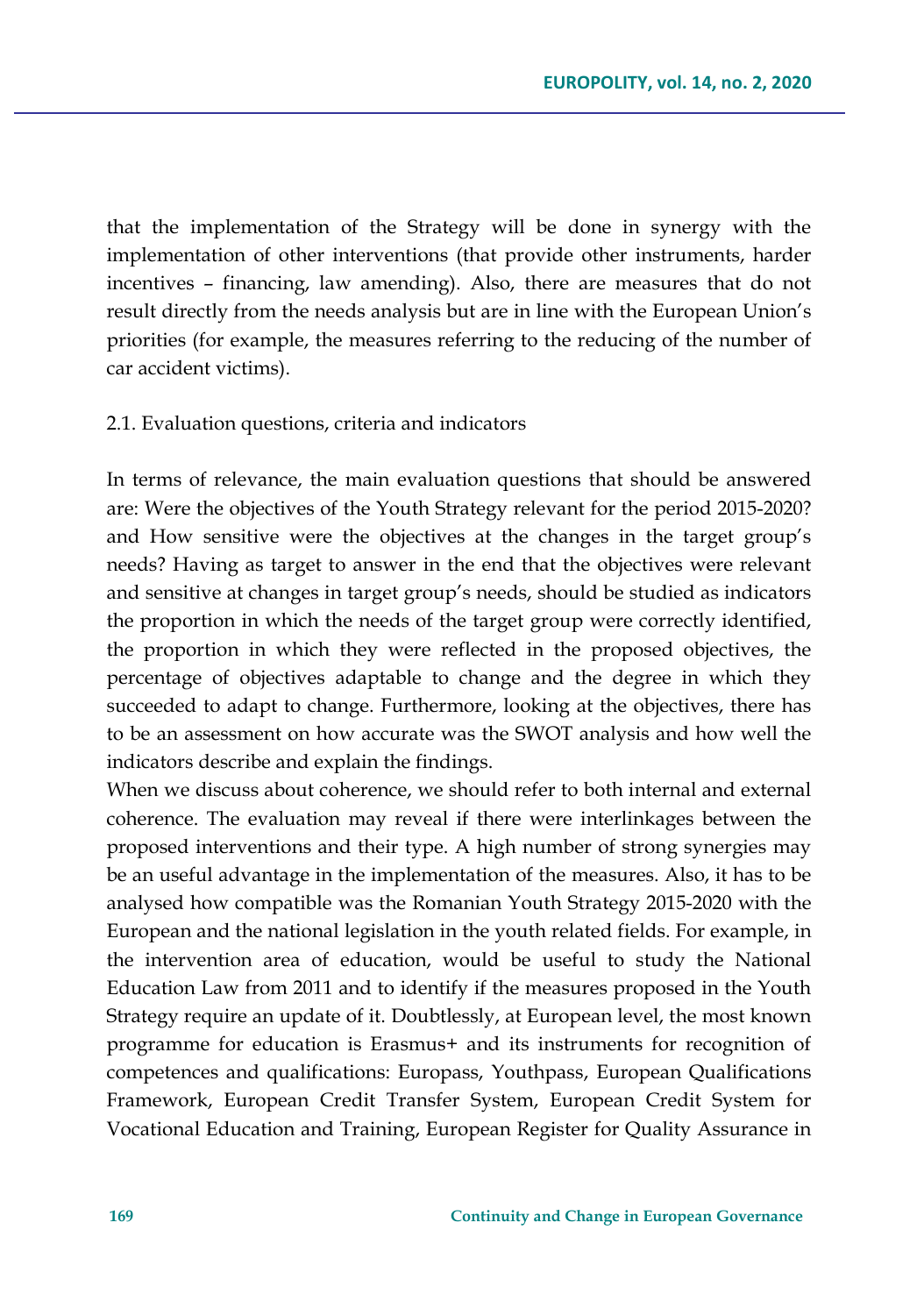Higher Education, European Association for Quality Assurance in Higher Education.

Regarding the work issue, there are several relevant laws at national level such as: the Labour Code, the Law on stimulating the employment of pupils and students, the Law on the unemployment insurance system and employment stimulation, the Law on the establishment of information and counseling centers for youth. At European level, there are some initiatives such as the Youth Guarantee addressing the difficulties of the young people that just ended their studies or lost their jobs and the EURES network which aims to facilitate job mobility in EU.

In the civic participation area, there are few initiatives that should be assessed during the evaluation process of the coherence of the Youth Strategy 2015-2020: the Law on the regulation of volunteer activities in Romania (Law 78/2014), Law no. 351/2006 - on the establishment, organization and functioning of the National Youth Council of Romania, Law no. 146/2002 regarding the legal regime of the county foundations for youth and of the municipality of Bucharest and of the National Youth Foundation. An opportunity for young people to participate in volunteering activities outside their country of origin for a set period of time is represented by the European Voluntary Service. The data on the number of Romanian young people benefiting from this programme may reveal how well are promoted the European volunteering opportunities in our country, how accessible are, how developed is our volunteering culture.

On the health topic, it is important to investigate the links of the Strategy with Law no. 69/2000 on physical education and sports and the national and international strategies and programmes related to HIV/SIDA, mother care, drug and tobacco use. The Youth Strategy 2015-2020 also aims to reduce the risk of social exclusion, a matter tackled at national level by Law no. 116/2002 on prevention and combating social marginalization, the Decision of the Romanian Government regarding National strategy for social inclusion of young people leaving the child protection system, Law 646/2002 on state support for young people in rural areas. At EU level, there are numerous actions related to the social inclusion under the Cohesion Fund.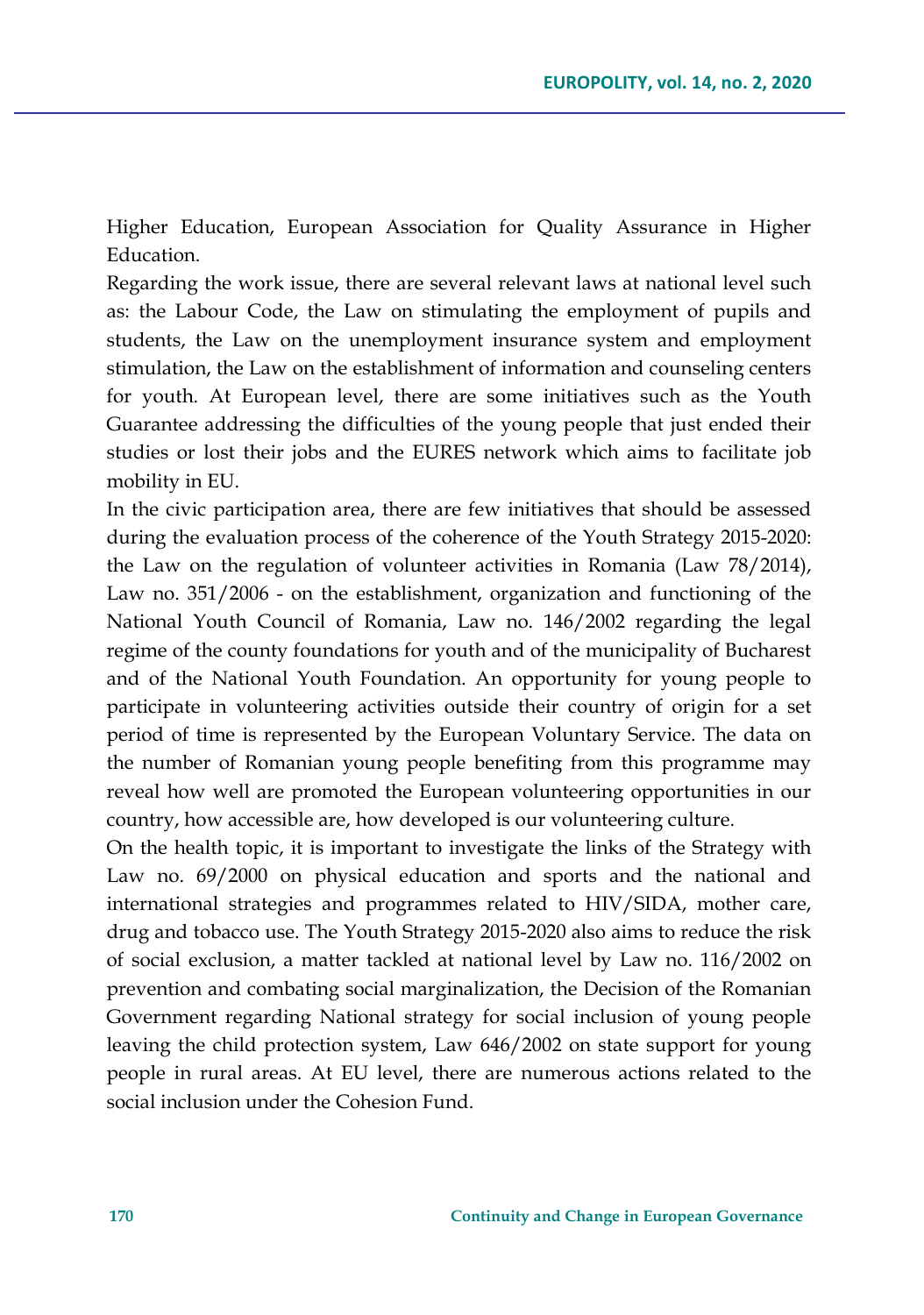Another key issue refers to the balance between the inputs and the outputs. Are the efforts (financial, expertise, time, advocacy and lobby process etc.) justified for the achieved results? Is it optimal the conversion of the inputs into outputs? What could have been managed more economically for a greater performance? The evaluative approach aims to identify the alternatives for better solutions and not to lead to corrective actions.

Fundamental for evaluating the merit of an intervention is the proportion in which the objectives are achieved. But this indicator is not enough to allow us to understand all the layers of implementation. It is significant to identify the positive and negative, internal and external, factors that influenced the achievement of the expected results. In the case of the positive factors, it is interesting to investigate further if they were used as opportunities and if their influence was maximized. On the other hand, the negative factors have not to be neglected and I suggest an analysis of how they were controlled. A legitimate evaluation question is regarding the risk management for ensuring the effectiveness of the Strategy. How many risks were identified, what type of risks and how they were minimized?

A mature evaluation will take into account also the secondary intentional or unintentional effects of the intervention. These unexpected effects may be difficult to measure and difficult to be attributed only to the implementation of this Strategy. Their existence may result from the convergence of a set of similar initiatives that functioned in a complementary way. It is important for this evaluation question to be gathered data from all the key stakeholders to reduce the risk of a subjective perspective from the initiators of the policy. The tendency of the authors and implementers of an initiative is to overestimate its success and to attribute any positive change to the intervention. Additionally, I would undertake a meta-evaluation, investigating the quality of the monitoring process, as well as of the periodical evaluations, as they are planned in the Strategy and their contribution.

Are the identified accomplished results enough solid to resist the test of time? The sustainability assessment should start from the question if exists a sustainability plan to be followed post 2020. This plan establishes the actors responsible for maintaining and multiplying the benefits generated by the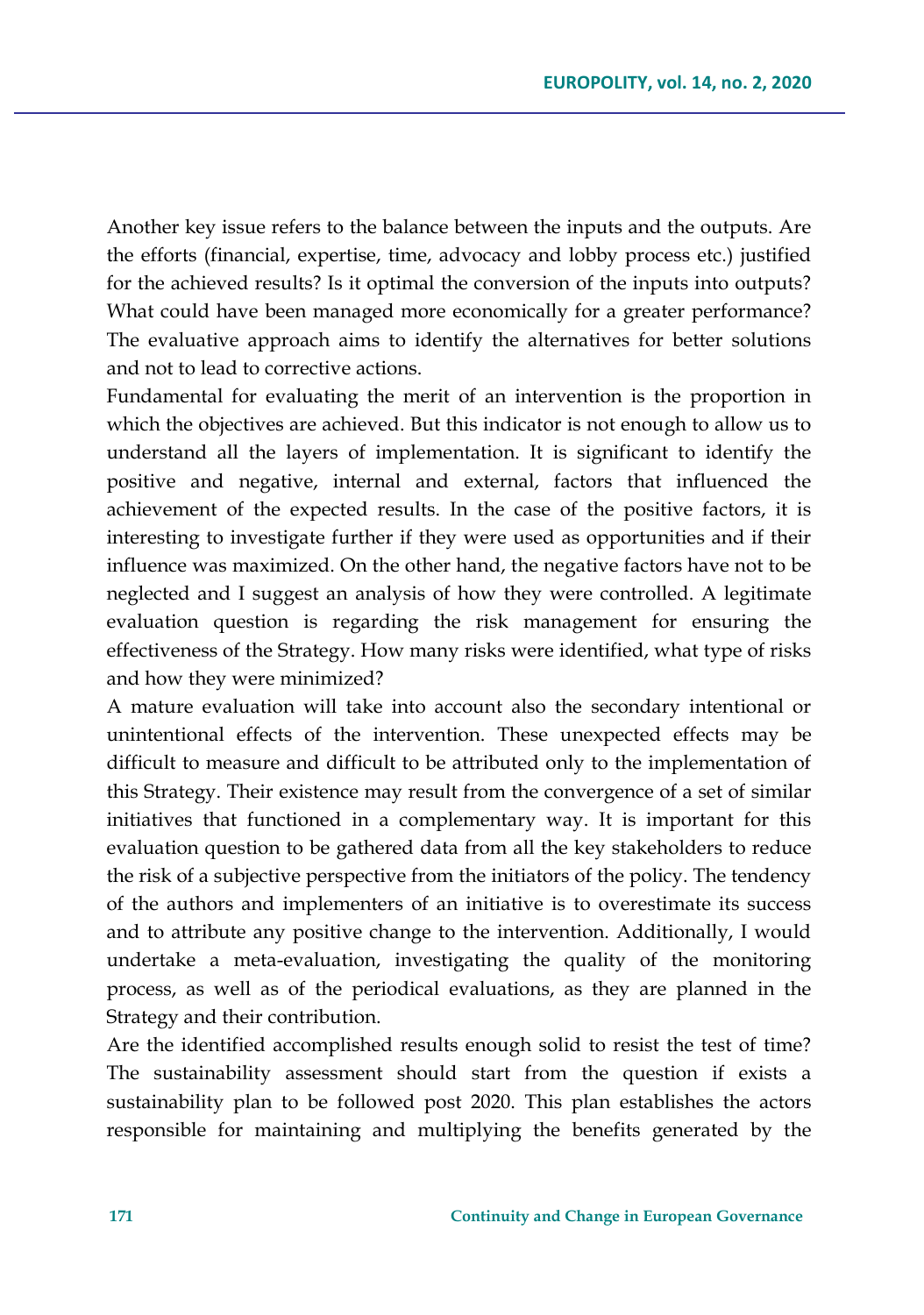Strategy and the sources that will assure the financing of the measures in the near and far future. In this phase, may be recommended to the decision makers a plan of redistribution of the resources. For each measure, should be estimated a period of time in which may be kept active. Also, should be identified the target group that will continue to benefit from the intervention and the categories that are no longer supported. If there are vulnerable groups that return to the initial status, the one pre-intervention, then there is the possibility of losing a big part of the gained progress. Even in this worst scenario, the effects should not be underestimated. Some realities cannot change in a radical way and it is better the approach of the incremental change consisting in developing over time by small alterations. Therefore, even if through some measures were not achieved the target indicators, it may be a wise decision to compromise and to continue the implementation of the measures for a later transformative effect. It is very important to reduce the segregation of the vulnerable groups, to use this intervention as opportunity to penetrate their environment and to facilitate the access to them in order to provide help.

The impact evaluation is one of the most complex dimensions of the ex-post evaluation process. Had the Strategy contributed overall to reducing the risks and challenges of the young people in Romania? Had the Strategy contributed to the well-being of beneficiaries others than the ones that the initiative addresses to? If the time and the budget allow, may be assessed the impact of the initiative on the macroeconomic indicators (GDP growth rate, GINI index, inflation rate, trade indicators etc), on phenomena as migration, natality, climate change or on reducing the democratic deficit.

Also, should be studied the growth of the autonomy of vulnerable young people influenced by the implementation of the Romanian Youth Strategy 2015-2020. The developed individual autonomy is an eloquent indicator of the efficiency and effectiveness of the initiative. The beneficiaries of this Strategy may become the next contributors to other policies and programmes for the next generations.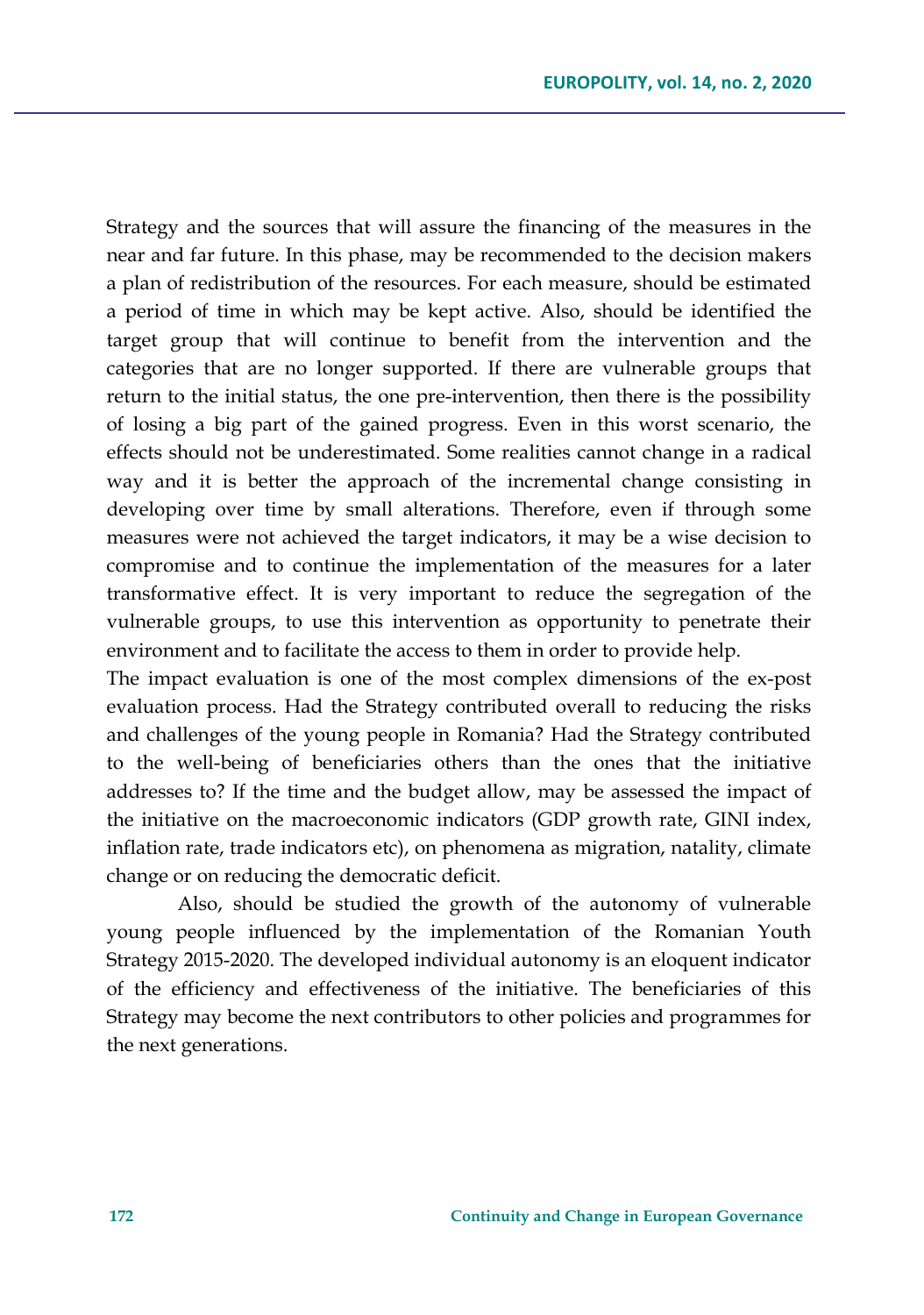### 2.2. Gender perspective

European Institute for Gender Equality defines gender equality as equal rights, responsibilities and opportunities for women and men, girls and boys. In this sense: 'Gender equality does not mean that women and men will become the same, but their rights and responsibilities and possibilities will not depend from birth as a woman or as a man. Gender equality requires to be taken into account the interests, needs and priorities of both women and men, thus recognizing the diversity of different groups of women and men. Gender equality is not a women problem, but should look after and fully engage both men and women. Equality between women and men is considered a human rights issue and a condition, an indicator of development and human-centered democracy.' Moreover, 'Gender mainstreaming is not only about promoting equality and going so far as to implement specific measures to help women, but also about mobilizing all general policies and measures specifically to achieving equality, taking into account actively and openly, at the project stage, the possible effects on the respective situation of women and men (gender perspective). This involves systematically examining measures and policies and taking into account such possible effects in defining and implementing them.'[1](#page-12-0)

It is essential to understand that the challenges faced by girls/women are different from the ones of the boys/men. It is not a matter of a type of challenges being more numerous or harder, but just different. For example, statistically, the domestic violence victims are more women than men and more women stay at home with the children than men do. Understanding which stereotypical roles are attributed to women and men in the Romanian society and their dynamics may help at adjusting the inequalities.

Therefore, the same intervention cannot have the same effects on women and men. Defining correctly the needs of each category, that at some point may enter

<span id="page-12-0"></span><sup>1</sup> Communication of the European Commission: Incorporating equal opportunities for women and men into all Community policies and activities, COM (1996)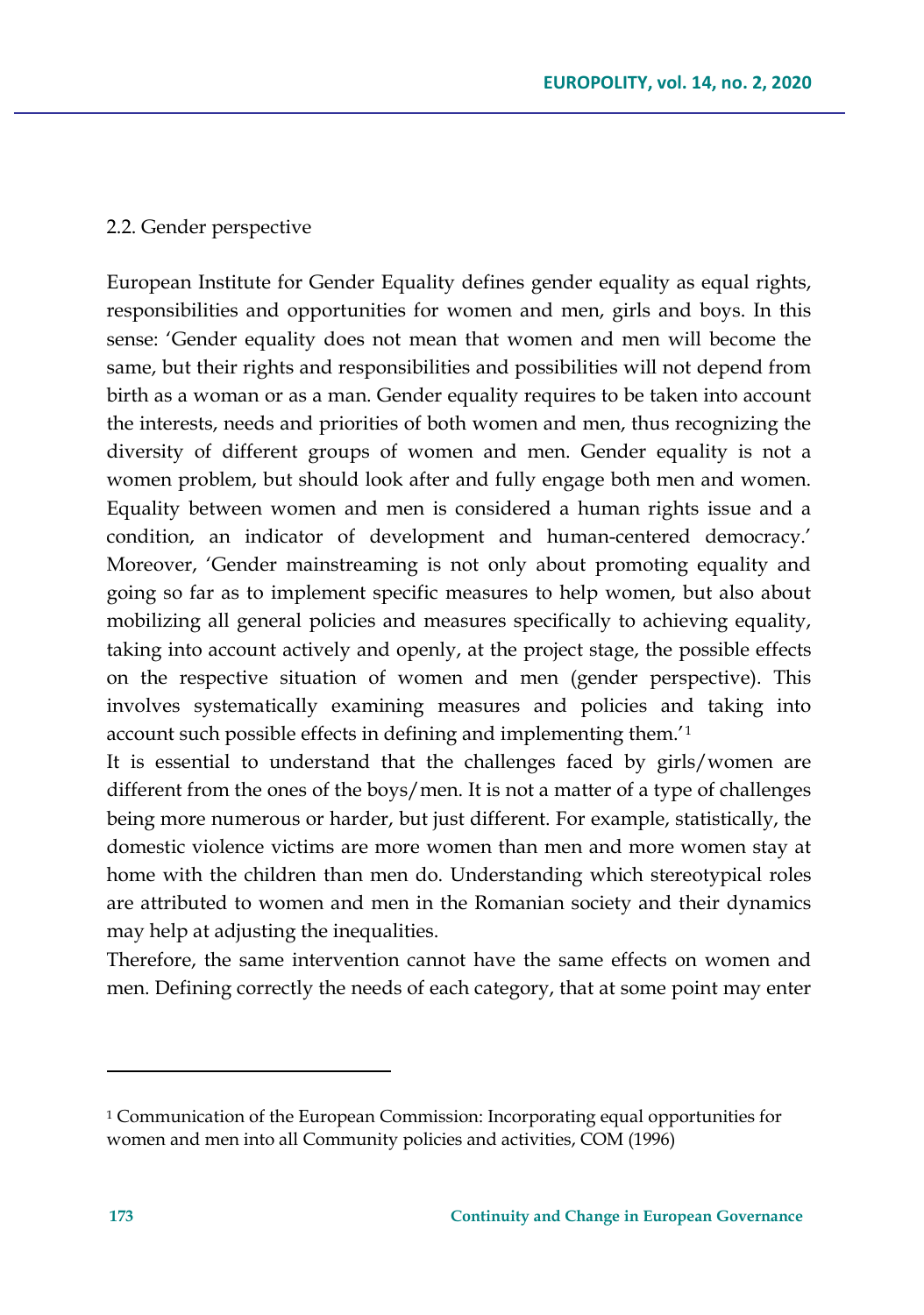even in conflict, is the first step in elaborating and implementing valuable measures for them.

2.3. Multiple and intersectional discrimination

It is important to clarify both for the decision makers and for the policy evaluators, that the target group of this Strategy is a heterogeneous one, characterized by diversity in all aspects. Therefore, an important dimension to explore by the evaluators is the one of the discrimination on any ground such as sex, race, colour, language, religion, political or other opinion, national or social origin, association with a national minority, property, birth or other status, and in all its forms: direct, indirect and especially structural, taking into account the patterns of attitudes and behaviour that lead to obstacles in achieving real social equality.

The concept of multiple discrimination is operated in correlation with the one of cumulative disadvantage, meaning more burdens to be handled. Sequential multiple discrimination is manifested when a person is a victim of discrimination on different grounds on separate occasions. Each isolated incident may be judged individually.

**'**Intersectional discrimination happens when two or multiple grounds operate simultaneously and interact in an inseparable manner, producing distinct and specific forms of discrimination' (Council of Europe 2020). For example, for a Roma girl who lives in a marginalized community, that is a disabled person and also a teen mother may be even more difficult than for her peers to continue her education. As an adult, for the Roma woman may be challenging to find a job. In our society, there are still present the stereotypes that perceive the Roma people as being traditionally dangerous, not serious, lazy, conflictual. Also the employer may be reluctant at the idea of employing a young mother that has particular needs as a flexible working program. Graver, this kind of discrimination may occur in the situation of needing services of public healthcare. The refuse of treating Roma patients based on stereotypes may lead to tragic consequences. In this case, there is a strong need of a package of integrated measures that respond to such particular cases. Also, it is very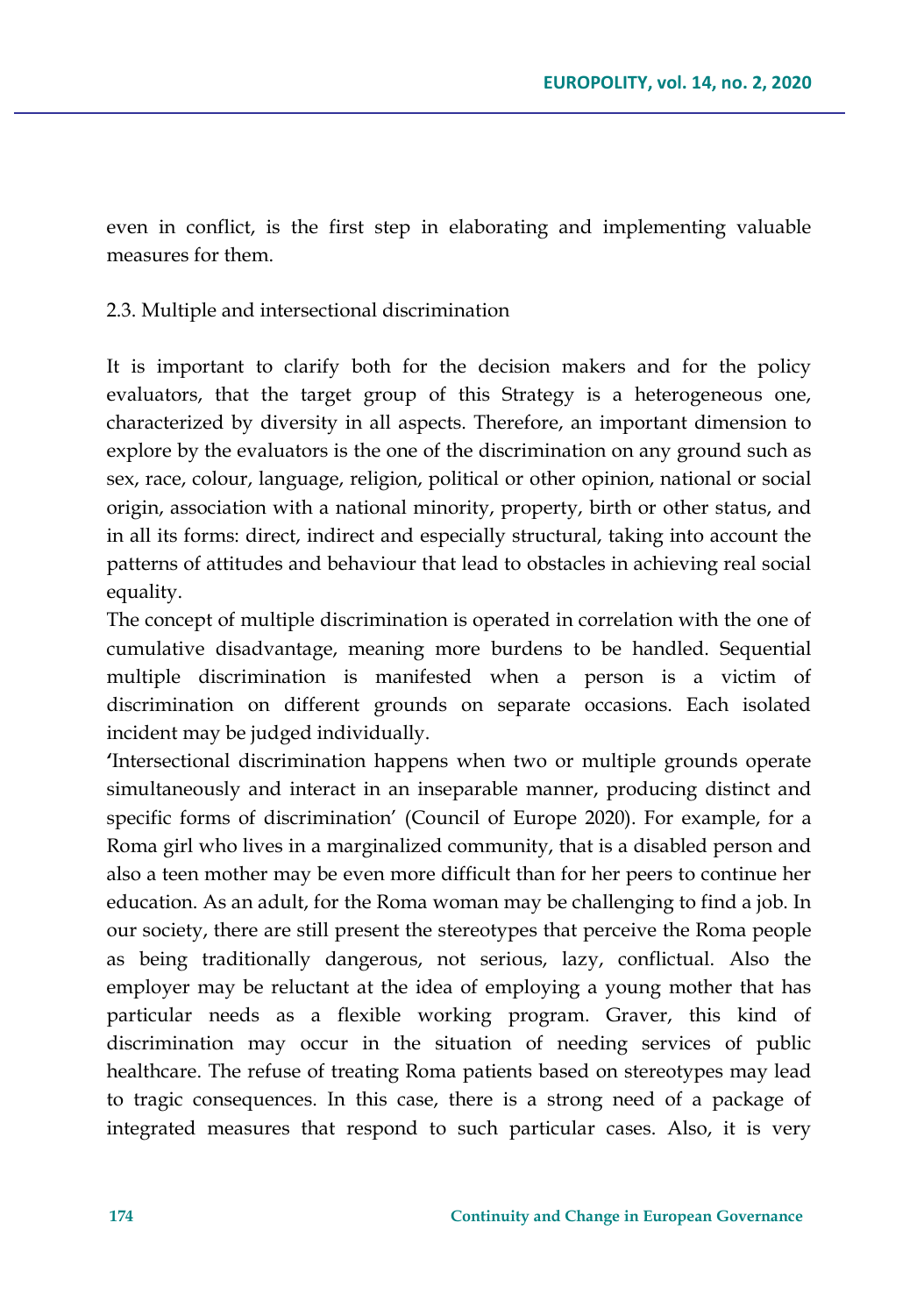important to be included in the evaluation process victims of multiple discrimination from an ethical perspective, for increasing the awareness of this phenomenon, the promotion of tolerance and respect for diversity and for including their valuable contribution in the next strategic planning for young people.

# **3. ANALYSIS OF THE NGO SECTOR IMPACT ON THE RESULTS**

The NGO sector has a particular role in this Strategy, being a part of the problem but also a partner in solving the problem, sharing the task of implementing and/or promoting the measures. The institutions responsible for the implementation of the Strategy manifested their availability to cooperate with the civil society for achieving the objectives in all the intervention areas, not only in the one of volunteering and participation. Both big international NGOs with consistent resources such as UNICEF and the small local NGOs are important in the implementation of the intervention. The second category is valuable for its access to the young people in marginalized communities, the most vulnerable groups that need immediate action.

How the non-governmental organizations could contribute at the outcomes and the impact of the Youth Strategy? First, the representatives of the civil society may shape the decision makers' attitudes through constant communication and sharing their know-how and expertise. In this regard, NGOs may conduct independent studies and analyses to provide relevant recommendations throughout the policy cycle, from initiation to final evaluation. When constituted in a network, NGOs may have greater power influencing the public opinion and even putting pressure on the authorities for taking action through protests. However, another question raises: Is it enough the financial support of the state for the NGO's to manage their activity? It is possible the resources invested in the advocacy process to be disproportional to the results. It is important to understand that the advocacy activity is not treated as a profession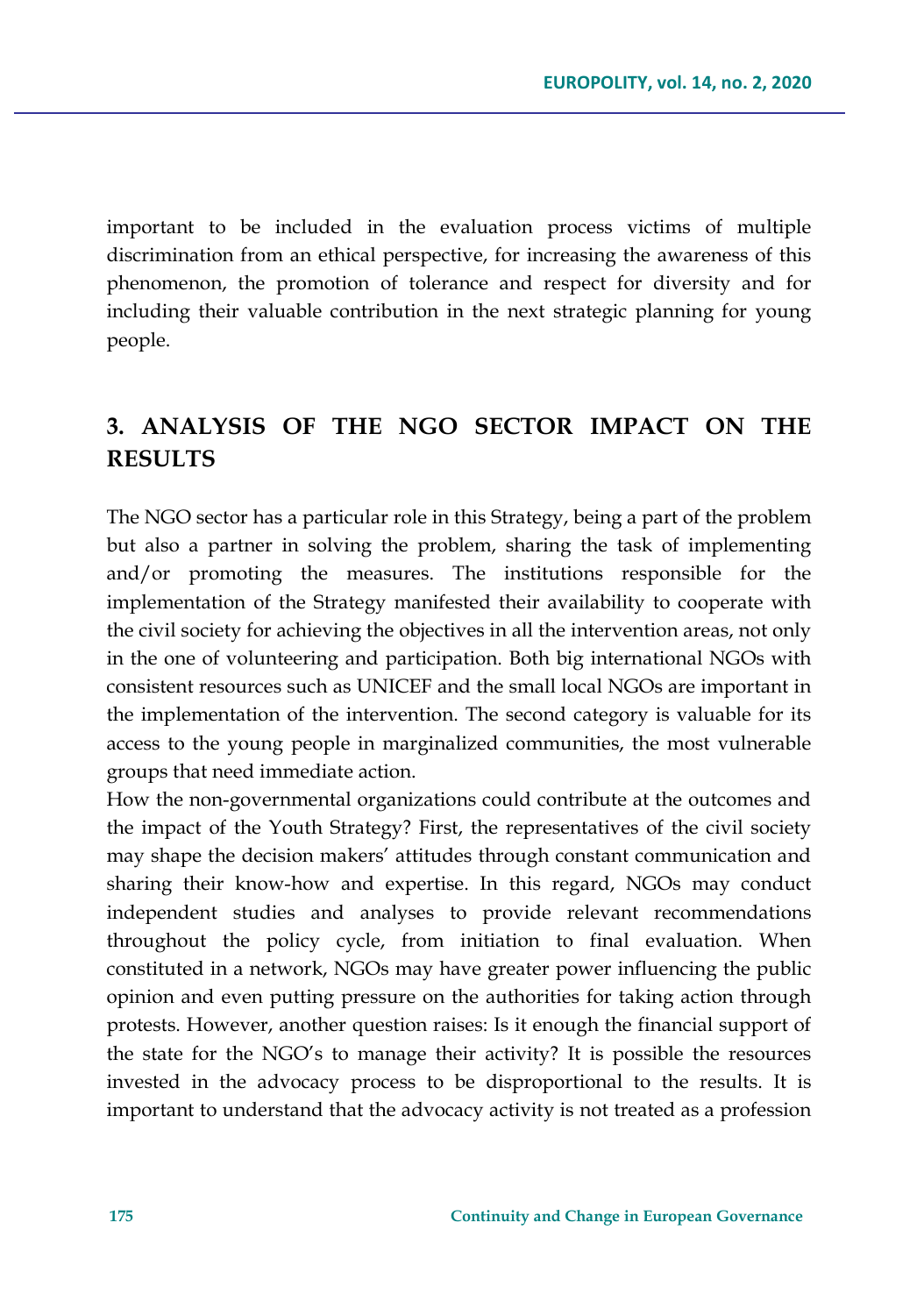and sometimes not even as main mission. On long term, the intrinsic satisfaction is an argument that does not motivate all the members activating in volunteering regime. For an NGO to function with a stable team and without significant personnel fluctuations, it is needed a target to fight for and the guarantee of a stable job. In this case, are the NGOs able to identify alternative financing sources and to absorb the public and/or private funds?

The non-governmental organizations are also providers of social goods and services, contributing directly to the achievement of the proposed indicators. However, the volunteering history in Romania is recent and the role of the NGOs is not clearly defined and consolidated. The assessment of the public goods and services provided by the NGOs is the topic of another evaluation process, but may the selected the initiatives that were in complementarity with the Youth Strategy (here it is important to distinguish between the assistance as charity work and the activities that created sustainable social services).

### **CONCLUSIONS**

The model proposed for evaluating the Romanian Youth Strategy 2015-2020 may seem under some points too extensive, requiring a huge input of time, money and human resources. Anyway, I am confident that these limitations may be reduced and that even at a smaller scale the evaluation process may be useful for elaborating specific and horizontal recommendations for the decision makers in the youth field. In my opinion, my paper is not a normative standard, but a starting point for further studies and even for the implementation of the ex-post evaluation itself, with a special attention on the transversal concepts: gender perspective and multiple discrimination. An inclusive evaluation process focused on taking into account the needs of the minorities of any kind is crucial for improving the public policies and programmes.